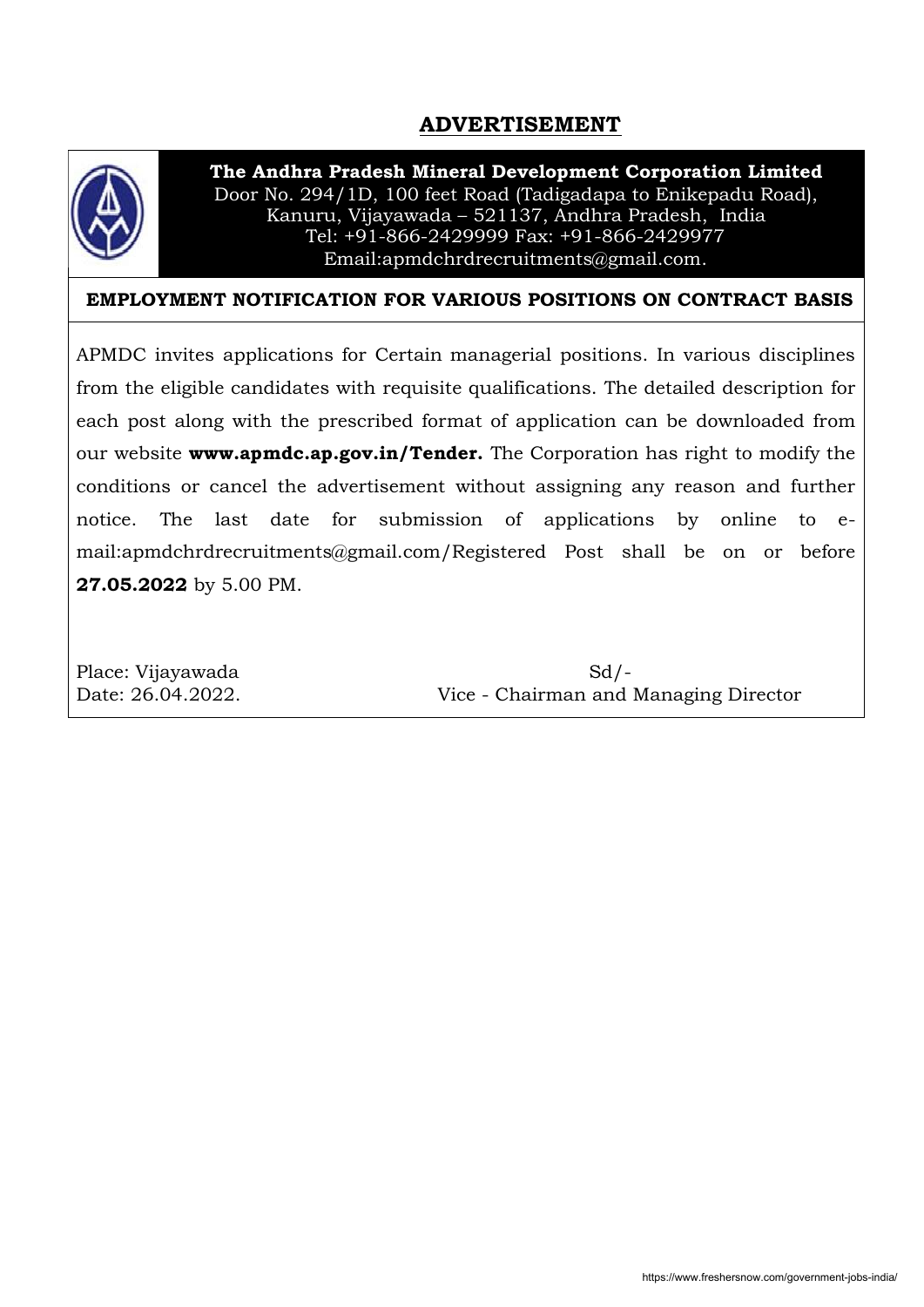# **Table of Contents**

| Sl.No.      | <b>Details of Document</b>                       | Page No.  |
|-------------|--------------------------------------------------|-----------|
|             | Instructions to the Candidates (Annexure-I)      | $3 - 3$   |
| $_{\rm II}$ | Qualification, Experience and Role (Annexure-II) | $4 - 8$   |
| Ш           | Applications for the respective positions        | $9 - 12$  |
| IV          | Self-Declaration                                 | $13 - 13$ |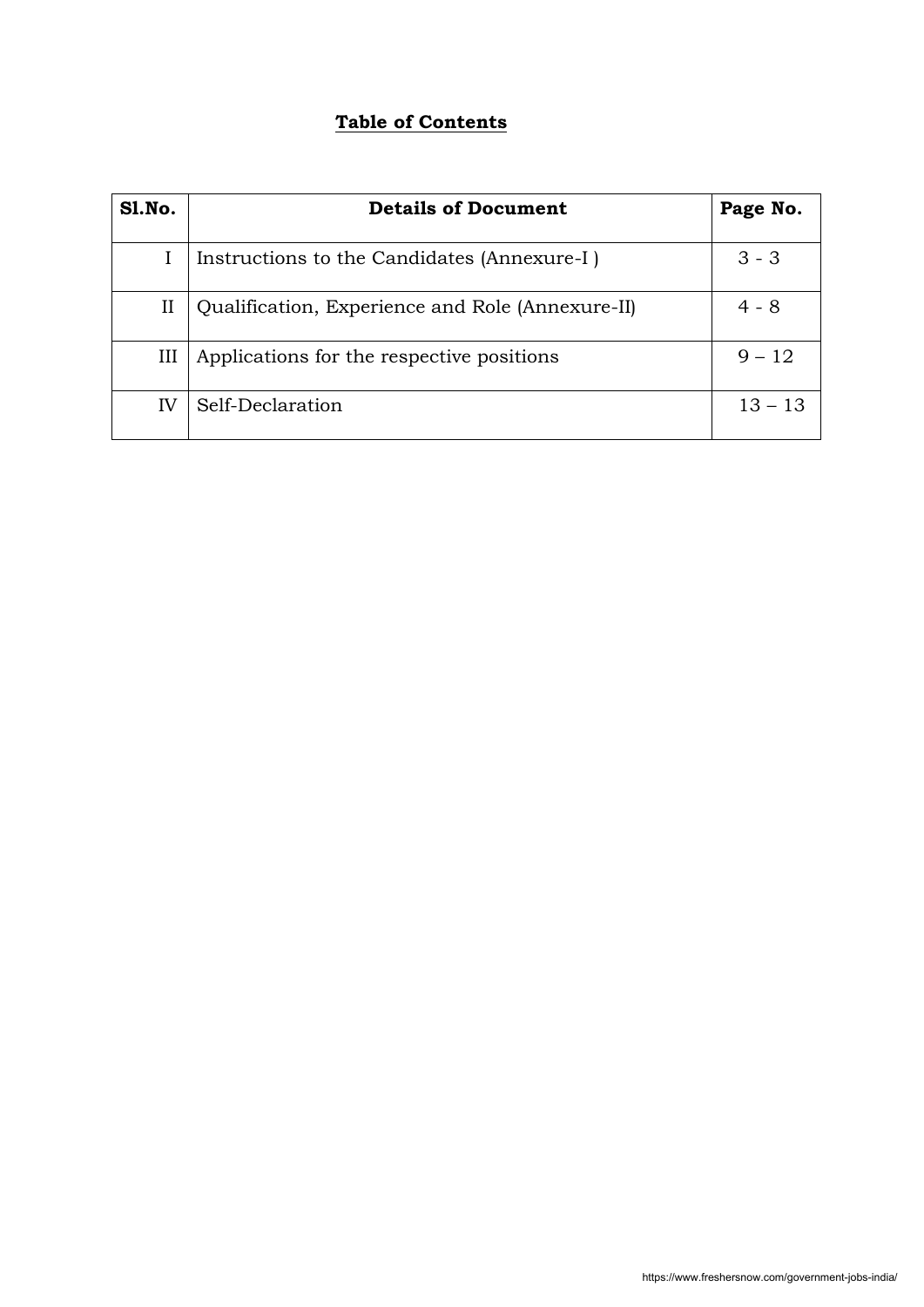#### **ANNEXURE-I**

#### **Information & Instructions to the Candidates**

- 1. Application shall be submitted in the prescribed format which can be downloaded from our website www.apmdc.ap.gov.in on (Full Scape) Photo Copy Paper. All the enclosures (True copies of all certificates) shall also be submitted on Full Scope size only.
- 2. Applicants shall carefully read all the instructions and shall ensure that they are fully qualified before filling up/submission of the applications.
- 3. If any column is not applicable, write "NA" against that column. Do not fill up such column with dots and dashes or leave any column blank.
- 4. Furnishing of false or incorrect information / document or suppression of material information shall entail in disqualification of the applicant at any stage of selection and may lead to civil case.
- 5. Applicants are not permitted to alter or modify the columns in the application form once submitted.
- 6. Unsigned / incomplete / incorrect applications and applications unaccompanied by requisite certificates are liable to be rejected summarily.
- 7. Applications received after prescribed date will not be entertained even if the applications are posted before the last date.
- 8. Shortlisted candidates will be called for Interview.
- 9. Selection is based on marks awarded by the Interview Panel Members.
- 10. No TA / DA will be provided for attending the interviews.
- 11. The Corporation has right to modify or cancel the advertisement or reduce the number of vacancies published without assigning any reason and further notice and no communication is entertained further in this regard.
- 12. Applicants shall submit enclosures of all Certificates of which they have mentioned in the application form duly signed by a Gazetted Officer. Applications received without gazetted signature shall be rejected.
- 13. Transferable to any APMDC Projects across the Country as per the Corporation requirements.
- 14. Reporting structure may undergo changes as per Corporation requirements.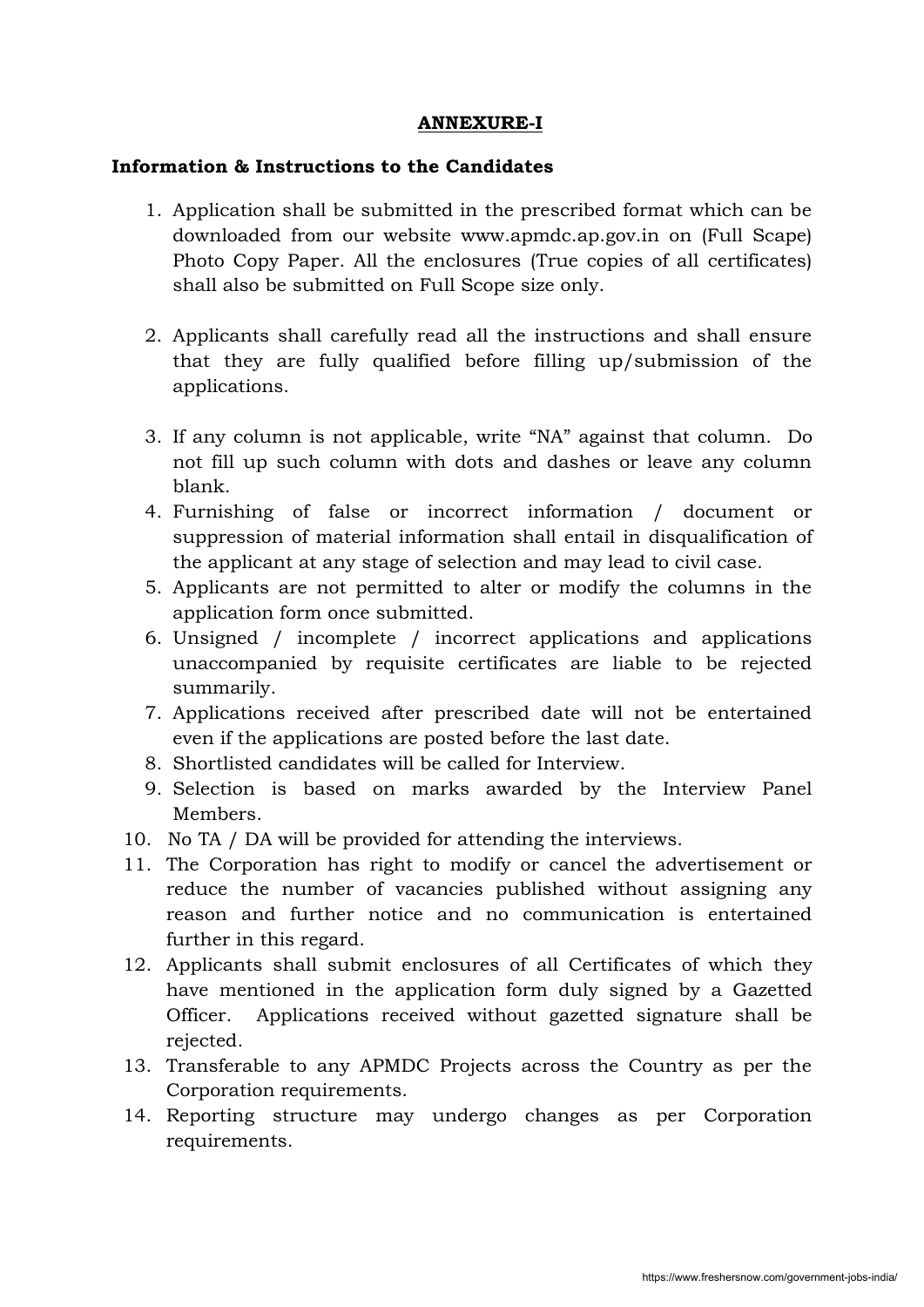## **ANNEXURE – II**

| SI. No | Name of the<br>Post      | No. of<br>Post | <b>Qualifications and Age</b>                                                                                                                                                                                                                                                                                                                                                                                                                                                                                                                                                                                                                                                                                                                                                                                                                                                                                                                                                                                                                                                                                                                                                                                                                                                                                                                                                                                         |
|--------|--------------------------|----------------|-----------------------------------------------------------------------------------------------------------------------------------------------------------------------------------------------------------------------------------------------------------------------------------------------------------------------------------------------------------------------------------------------------------------------------------------------------------------------------------------------------------------------------------------------------------------------------------------------------------------------------------------------------------------------------------------------------------------------------------------------------------------------------------------------------------------------------------------------------------------------------------------------------------------------------------------------------------------------------------------------------------------------------------------------------------------------------------------------------------------------------------------------------------------------------------------------------------------------------------------------------------------------------------------------------------------------------------------------------------------------------------------------------------------------|
| 1      | General<br>Manager(Coal) | 01             | Suliyari Coal Project, Madhya<br><b>Location:</b><br>Pradesh.<br><b>Term of Appointment:</b> Initially for a period of<br>three years. Extendible on the requirement of<br>the Corporation.<br><b>Pay:</b> 1,00,000/-Per Month.<br>Coal<br>Field<br>Allowances Rs.30,000/- Per Month.<br><b>Reporting:</b> The VC & MD, Head Office,<br>Vijayawada.<br><b>Job Description:</b> Head of Coal Project and all<br>infrastructure. Responsible<br>related<br>for<br>dispatches,<br>logistics,<br>Contracts<br>Administration<br>and<br>all<br>regulatory<br>compliances. Relations with Government and<br>local opinion makers. Liaison with HODs in<br>Corporate Office. Reporting to HOD concerned<br>in Head Office.<br><b>Qualification:</b> Degree in Mining Engineering<br>from a recognised university. First Class Mine<br>Manager's Certificate issued by DGMS,<br>preferably Coal certificate.<br><b>Experience:</b> Twenty years post qualification<br>experience in mining projects. At least ten<br>years post First Class Mine Manager's<br>Certificate and ten years' experience in coal /<br>producing<br>mineral<br>mining<br>opencast<br>operations in large organisations.<br>Age: Not exceeding 56 years as on 30 <sup>th</sup> April<br>2022.<br><b>Skills:</b> Good knowledge of Microsoft suite, MS<br>Projects. Knowledge of Land Acquisition and<br>process of various mining related approvals. |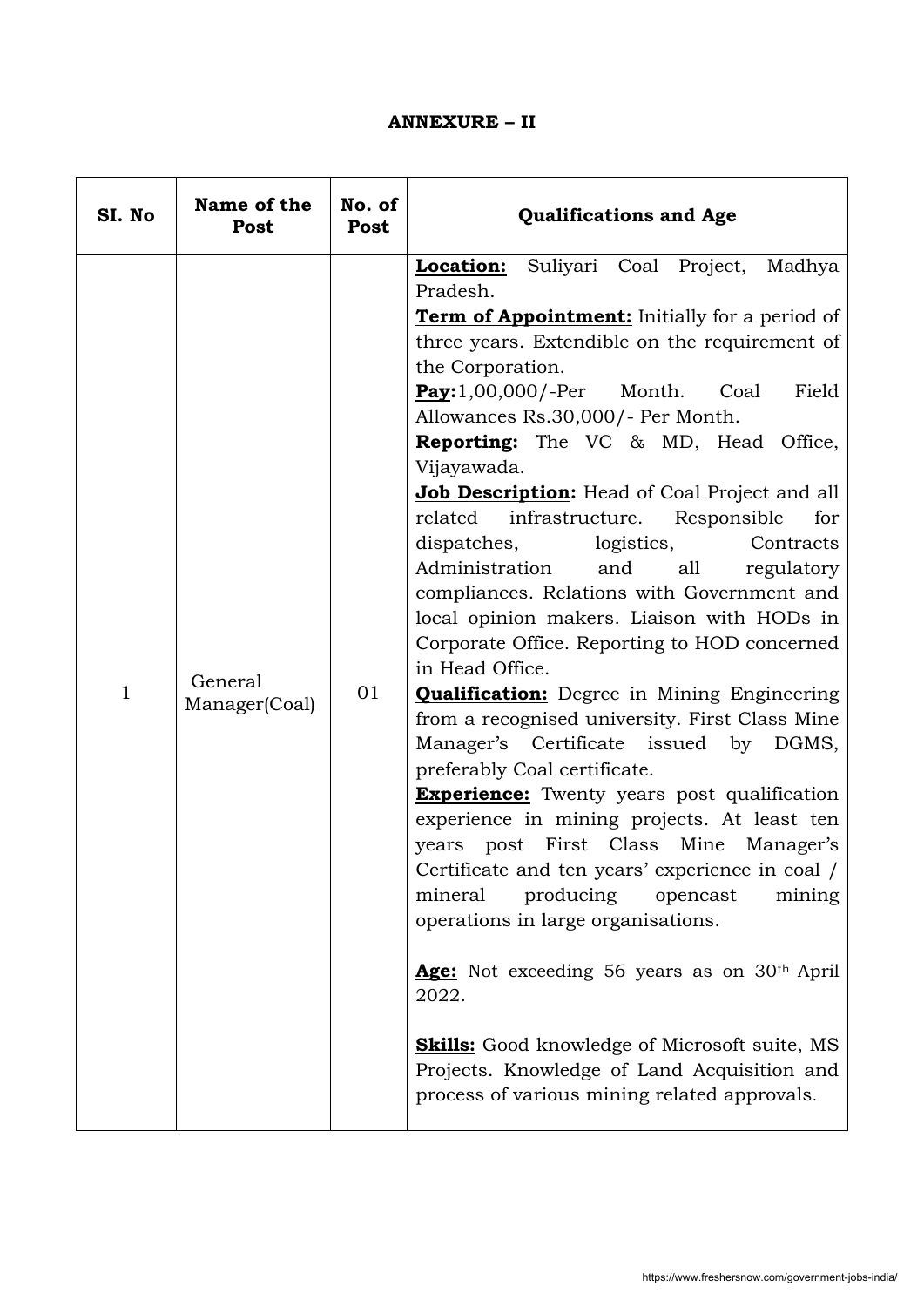|                                       |         |                                          | Location: Head Office.                                   |
|---------------------------------------|---------|------------------------------------------|----------------------------------------------------------|
|                                       |         |                                          | <b>Term of Appointment:</b> Initially for a period of    |
|                                       |         |                                          | three years. Extendable on the requirement of            |
|                                       |         |                                          | the Corporation.                                         |
|                                       |         |                                          | <b>Pay:</b> Rs.70,000/- Per Month.                       |
|                                       |         |                                          | Reporting: The VC & MD, Head Office,                     |
|                                       |         |                                          | Vijayawada.                                              |
|                                       |         |                                          | Job Description: Shall have worked as                    |
|                                       |         |                                          | Lawyer/ Standing Counsel of good repute.                 |
|                                       |         |                                          | Knowledge of Company Law, Contract Law                   |
|                                       |         |                                          | and labor laws. Preparing and sending legal              |
| Dy. General<br>$\mathbf 2$<br>Manager |         |                                          | notices to clients or IP infringers, filling of          |
|                                       |         |                                          | legal or civil cases against debtors defaulting          |
|                                       |         |                                          | payments. Providing legal assistance<br>to               |
|                                       |         | functional/department heads and managing |                                                          |
|                                       |         | 01                                       | leadership<br>in developing agreements,                  |
|                                       | (Legal) |                                          | communications<br>policies.<br>and                       |
|                                       |         |                                          | Drafting/Scrutinizing/vetting of commercial              |
|                                       |         |                                          | deeds/documents<br>including,<br>inter-alia,             |
|                                       |         |                                          | instructions, affidavits, deeds, agreements,             |
|                                       |         |                                          | Contracts, indemnity bond, bank guarantee,               |
|                                       |         |                                          | consortium & collaboration agreement etc.                |
|                                       |         |                                          | <b>Qualification:</b> Degree in Law.                     |
|                                       |         |                                          | <b>Experience:</b> Post qualification 15 years out of    |
|                                       |         |                                          | 10 years in relevant field. Should have worked           |
|                                       |         |                                          | in the position of Assistant to a reputed                |
|                                       |         |                                          | Advocate or Standing Counsel.                            |
|                                       |         |                                          | Age: Not exceeding 50 years as on 30 <sup>th</sup> April |
|                                       |         |                                          | 2022.                                                    |
|                                       |         |                                          | Microsoft<br><b>Skills:</b><br>Good<br>knowledge<br>of   |
|                                       |         |                                          | Suite/legal tools.                                       |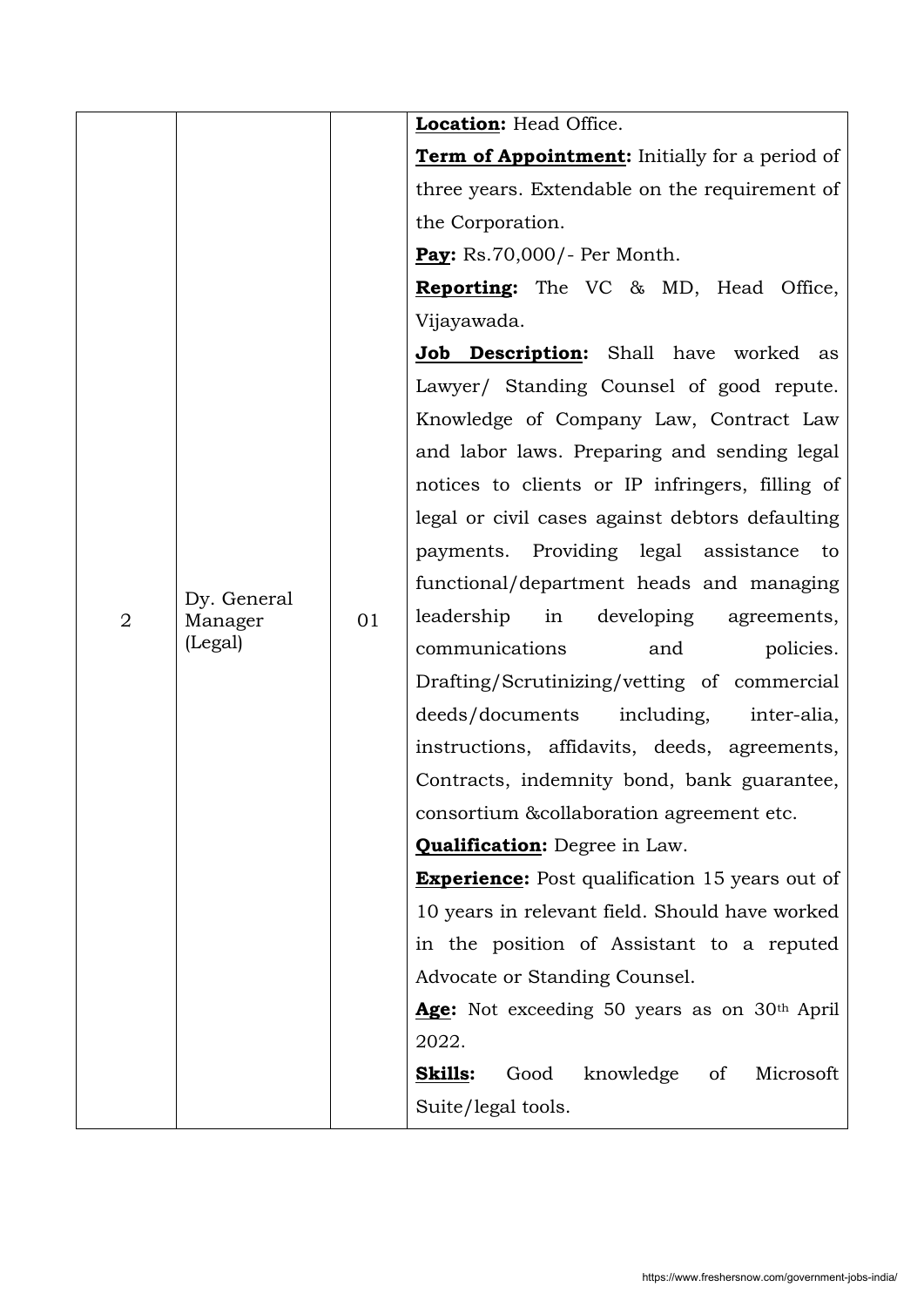| 03 | Deputy<br>General<br>Manager (IT) | 01 | Location: Head Office, Vijayawada.<br><b>Term of Appointment:</b> Initially for a period of<br>three years. Extendable on the requirement of<br>the Corporation.<br><b>Pay:</b> $Rs.70,000/-$ per month.<br><b>Reporting:</b> G.M(P&C), Head Office, Vijayawada.<br><b>Job Description:</b> Management of Networking<br>and Hard ware. System administrators (or<br>sysadmin or systems administrator)<br>are<br>the<br>responsible<br>for<br>maintenance,<br>configuration,<br>and reliable operation<br>of<br>computer<br>systems<br>and<br>Install<br>servers.<br>hardware and software, and participate in<br>research and development to continuously<br>improve and keep up with the IT business<br>their organization.<br>needs<br>of<br>System<br>administrators also actively resolve problems<br>and issues with computer and server systems<br>to limit work disruptions within the company.<br>for<br>Responsible<br>the<br>maintenance,<br>configuration, and reliable<br>operation of<br>computer systems, network servers, and<br>virtualization. Install and upgrade computer<br>components and software, manage virtual |
|----|-----------------------------------|----|------------------------------------------------------------------------------------------------------------------------------------------------------------------------------------------------------------------------------------------------------------------------------------------------------------------------------------------------------------------------------------------------------------------------------------------------------------------------------------------------------------------------------------------------------------------------------------------------------------------------------------------------------------------------------------------------------------------------------------------------------------------------------------------------------------------------------------------------------------------------------------------------------------------------------------------------------------------------------------------------------------------------------------------------------------------------------------------------------------------------------------------|
|    |                                   |    | servers, and integrate automation processes.<br>Troubleshoot hardware and software errors by<br>running diagnostics, documenting problems<br>and resolutions, prioritizing problems, and<br>Assessing<br>impact<br>of<br>issues.<br>Provide<br>documentation and technical specifications to<br>IT staff for planning and implementing new or<br>upgrades of IT infrastructure.                                                                                                                                                                                                                                                                                                                                                                                                                                                                                                                                                                                                                                                                                                                                                          |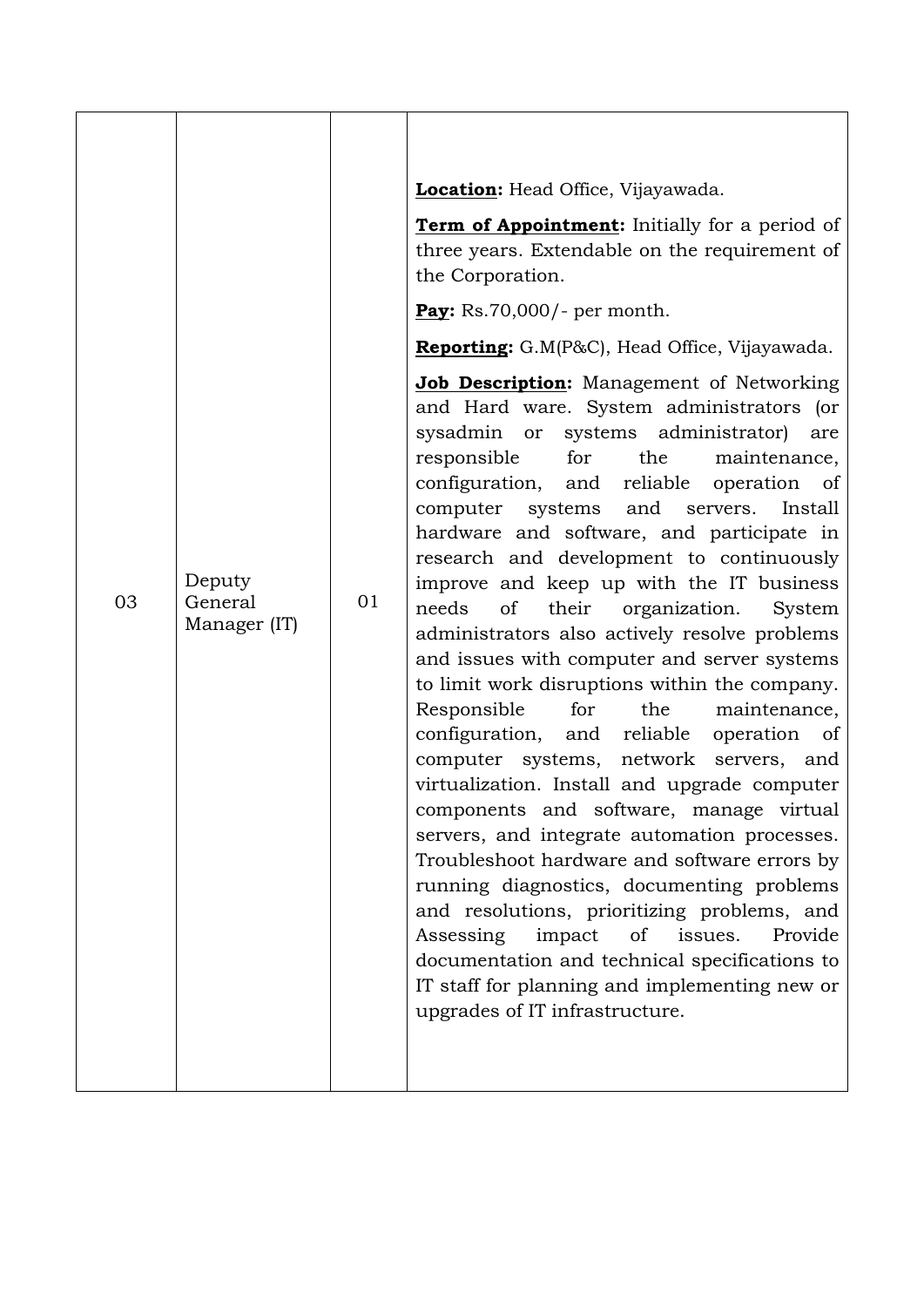|    |                     |    | delegate<br>Perform<br>regular backup<br>or<br>operations<br>implement appropriate<br>and<br>for data protection, disaster<br>processes<br>recovery, and failover procedures.<br>Lead<br>desktop and helpdesk support efforts, making<br>sure all desktop applications, workstations,<br>and related equipment problems are resolved<br>in a timely manner with limited disruptions.<br>Responsible for capacity, storage planning,<br>database<br>and<br>performance<br><b>Qualification:</b> B. Tech (IT), Computer Science,<br>B.Sc(Computer Science), MCA.<br>Age: Not exceeding 50 years as on 30 <sup>th</sup> April<br>2022.<br><b>Experience:</b> Post Qualification 15 years, out<br>which<br>in<br>10<br>years<br>relevant<br>field.<br>of<br><b>Skills:</b> Good knowledge of Microsoft suite.                                                                                                                                                                   |
|----|---------------------|----|-----------------------------------------------------------------------------------------------------------------------------------------------------------------------------------------------------------------------------------------------------------------------------------------------------------------------------------------------------------------------------------------------------------------------------------------------------------------------------------------------------------------------------------------------------------------------------------------------------------------------------------------------------------------------------------------------------------------------------------------------------------------------------------------------------------------------------------------------------------------------------------------------------------------------------------------------------------------------------|
| 04 | Manager<br>(Mining) | 01 | Suliyari Coal Project, Madhya<br>Location:<br>Pradesh.<br><b>Term of Appointment:</b> Initially for a period of<br>three years. Extendible on the requirement of<br>the Corporation.<br>Pay:Rs.60,000/-per month, Coal<br>Field<br>Allowances Rs.20,000/- Per Month.<br>Reporting: Project Officer, Suliyari Coal<br>Madhya Pradesh.<br><b>Job Description:</b> Statutory Inspection under<br>mining Legislation. If posted as safety officer,<br>Safety Officers are responsible for planning;<br>implementing and overseeing company's<br>employee safety at work. Their main duty is to<br>ensure that the company is in compliance and<br>adheres<br>Health<br>Occupational<br>to<br>and Safety (OHS) guidelines.<br><b>Qualification:</b> Degree or Diploma in Mining<br>Engineering from a recognized university or<br>State Board. First Class Coal Mine Manager's<br>Certificate issued by DGMS.<br>Not exceeding<br>50<br>Age:<br>years<br>as<br>on<br>30.04.2022. |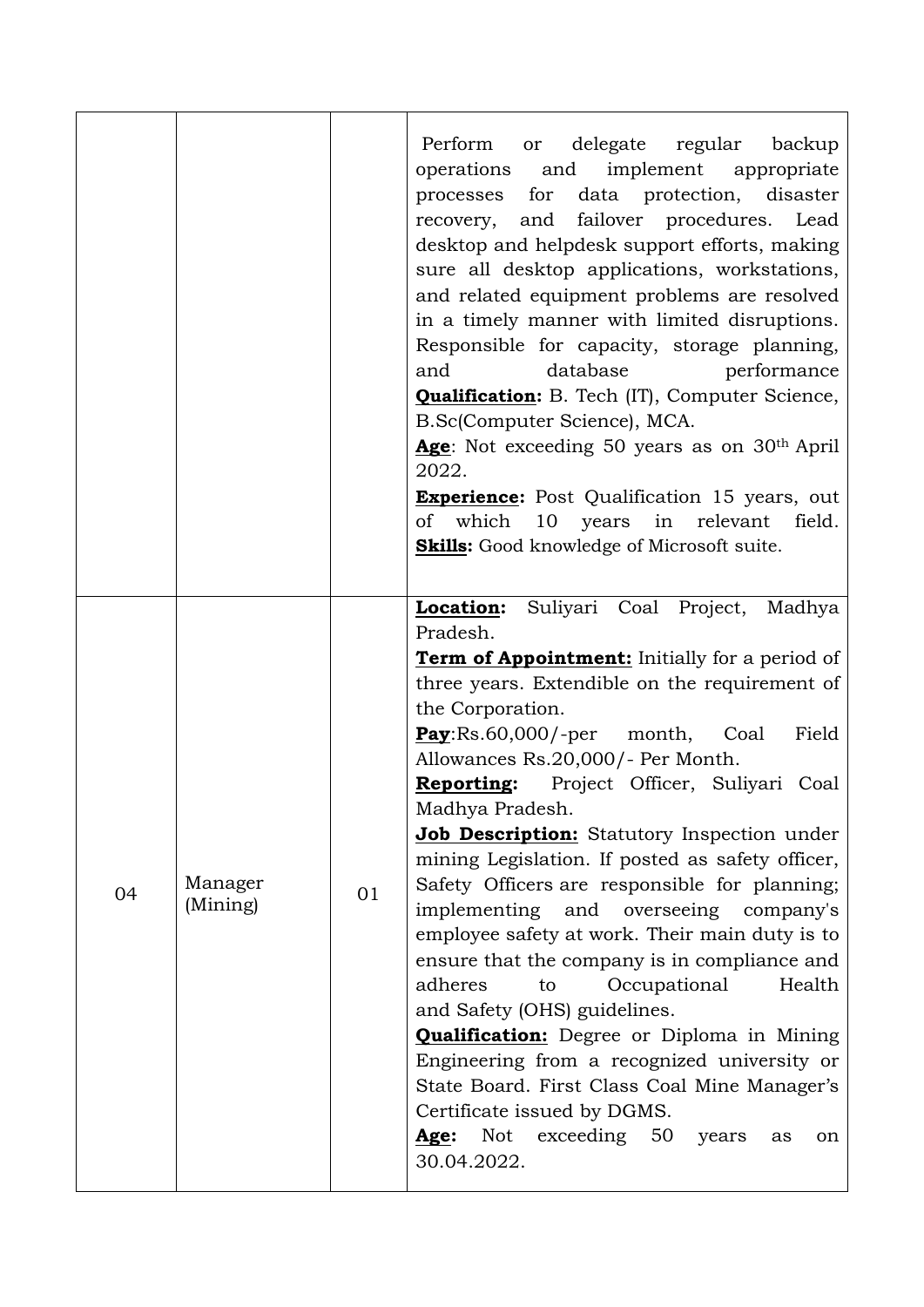|    |             |    | <b>Experience:</b> Experience of 3 years after First  |
|----|-------------|----|-------------------------------------------------------|
|    |             |    | Class Mines Manager certificate is preferable.        |
|    |             |    | <b>Skills:</b> Good knowledge of Microsoft suite,     |
|    |             |    | Auto CAD.                                             |
|    |             |    |                                                       |
|    |             |    | <b>Location:</b> Suliyari Coal Project, Madhya        |
|    |             |    | Pradesh.                                              |
|    |             |    | <b>Term of Appointment:</b> Initially for a period of |
|    |             |    | three years. Extendible on the requirement of         |
|    |             |    | the Corporation.                                      |
|    |             |    | Pay: Rs.40,000/- Per Month. Coal Field                |
|    |             |    | Allowances Rs.10,000/- Per Month.                     |
|    |             |    | Reporting: Project Officer Suliyari<br>Coal           |
|    |             |    | Project.                                              |
|    | Supervisor/ |    | JobDescription:<br>Statutory<br>Overman/              |
| 05 | Foreman/    | 30 | Miningsardar/ Short firer. The Overman has            |
|    | Overman     |    | responsible for daily and hands-on task, such         |
|    |             |    | as inspecting the pit's safety each day and           |
|    |             |    | recording the work performed for piece work           |
|    |             |    | An<br>would<br>be<br>systems.<br>overman<br>an        |
|    |             |    | experienced miner who has been promoted on            |
|    |             |    | the basis of experience.                              |
|    |             |    | Qualification:<br>Diploma<br>Mining<br>in             |
|    |             |    | /Mechanical / Electrical / Electronics. In            |
|    |             |    | case of Mining Diploma holder shall hold              |
|    |             |    | Overman's Certificate issued by DGMS.                 |
|    |             |    | <b>Experience:</b> 2 Years.                           |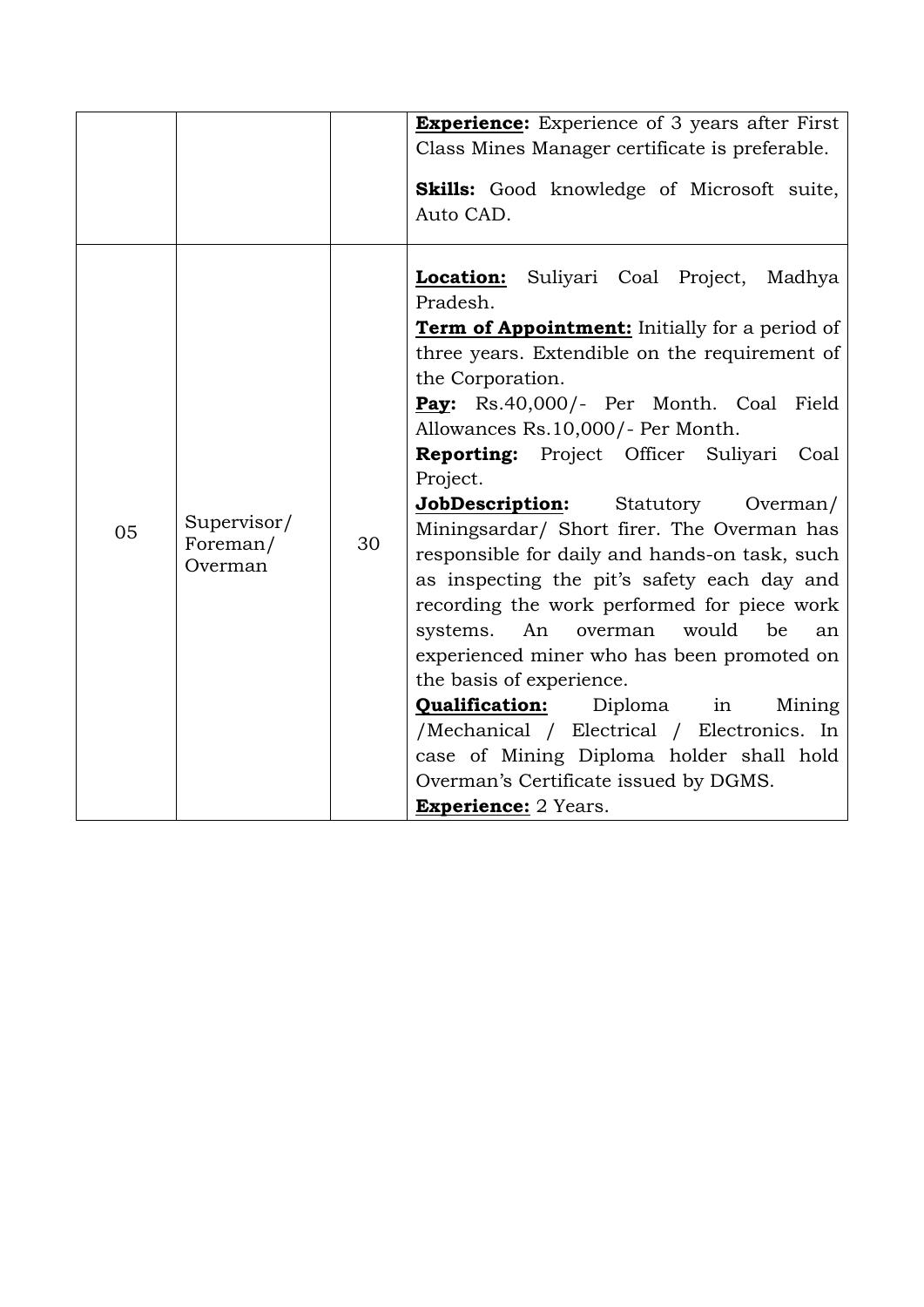## **THE ANDHRA PRADESH MINERAL DEVELOPMENT CORPORATION LIMITED**

**294 / 1D, Tadigadapa to Enikepadu 100 Ft. Road, Kanuru Village, Penamaluru Mandal, Vijayawada - 521137**

Application for the post of

Paste your recent passport size photograph

| 01 | Name of the Candidate in<br>full with Surname, as<br>Mentioned in the SSC or its<br>equivalent examination<br>(in block Letter) | <b>SURNAME</b><br><b>NAME</b> |
|----|---------------------------------------------------------------------------------------------------------------------------------|-------------------------------|
|    |                                                                                                                                 |                               |
| 02 | Parent's Name as<br>mentioned in the SSC or its<br>equivalent examination                                                       |                               |
| 03 | Address for communication<br>with District and PIN Code                                                                         |                               |
|    |                                                                                                                                 | PIN CODE                      |
| 04 | Native place and District                                                                                                       |                               |
| 05 | Telephone / Mobile No.                                                                                                          |                               |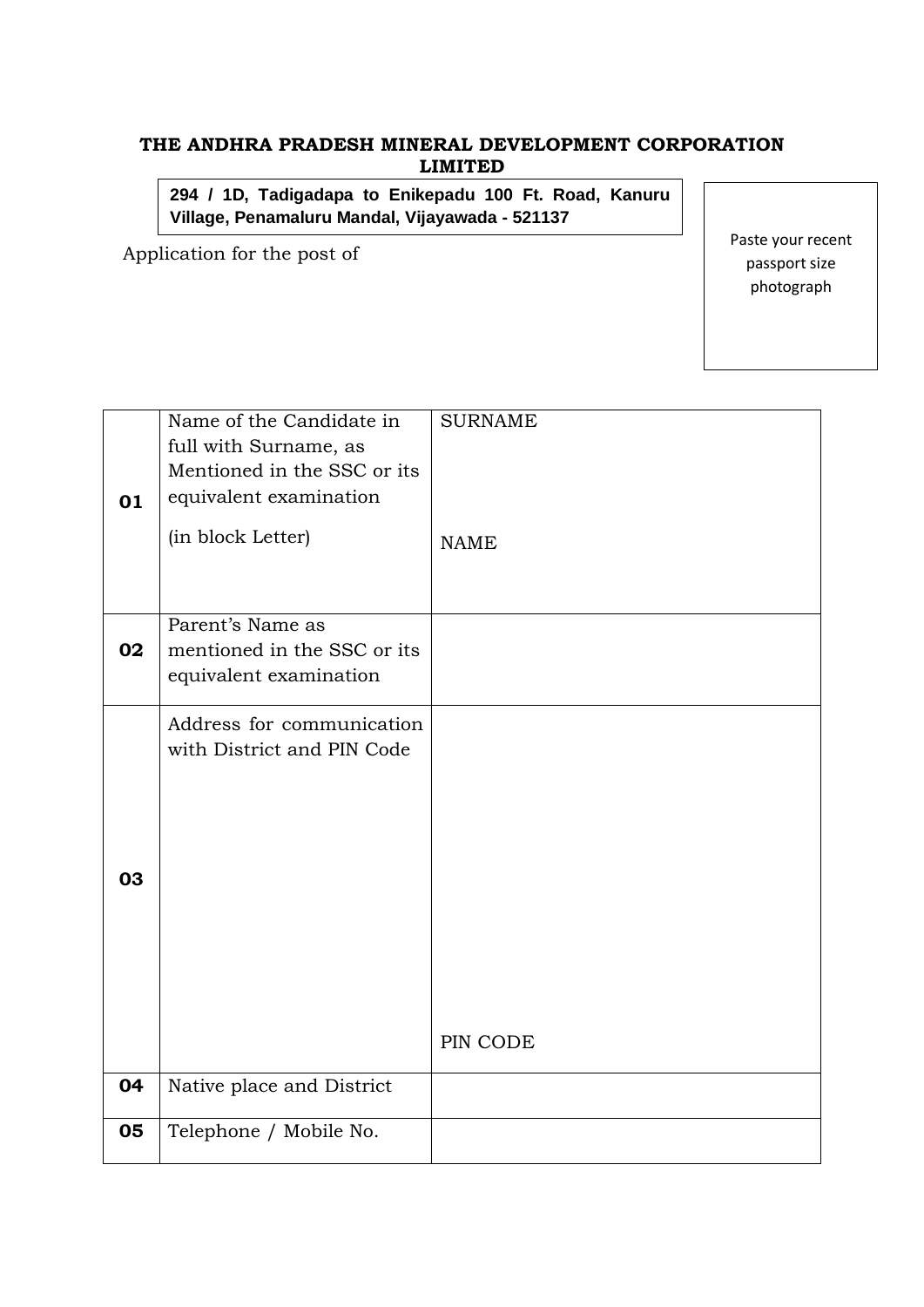| 06 | Email ID                           |          |
|----|------------------------------------|----------|
| 07 | Permanent Address with<br>Pin Code |          |
|    |                                    | PIN CODE |
| 08 | <b>Sex</b>                         |          |
| 09 | Date of Birth & Age                |          |

# **10. Educational Qualifications**

| <b>Name of Degree</b> | <b>Year of</b><br><b>Passing</b> | Class /<br><b>Division</b> | $%$ of<br><b>Marks</b> | <b>Name of the University</b> |
|-----------------------|----------------------------------|----------------------------|------------------------|-------------------------------|
| 10th Class (SSC)      |                                  |                            |                        |                               |
| Intermediate          |                                  |                            |                        |                               |
| UG                    |                                  |                            |                        |                               |
| PG                    |                                  |                            |                        |                               |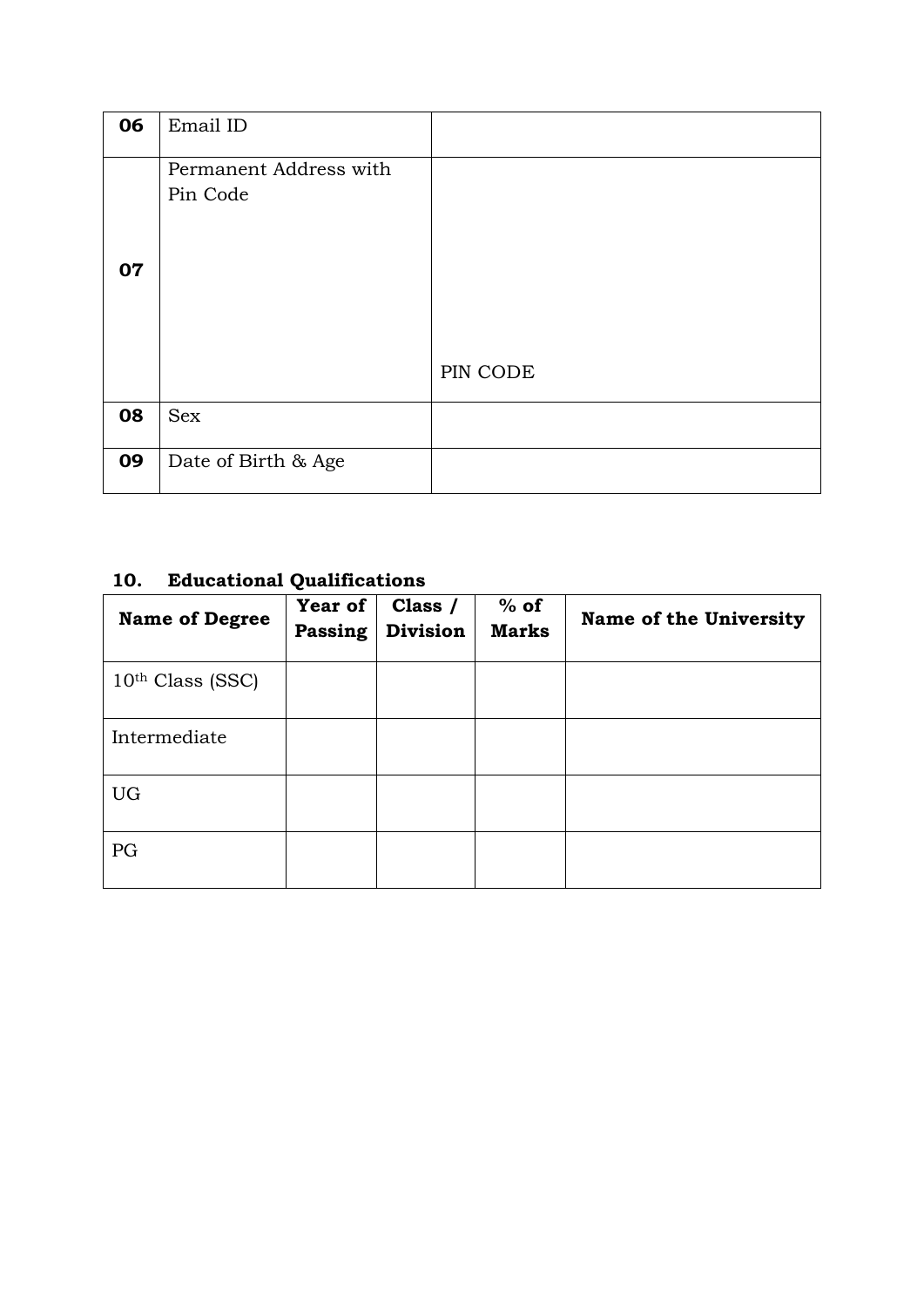| 11. | <b>Other Qualifications if</b> |  |
|-----|--------------------------------|--|
|     | any                            |  |
|     |                                |  |
|     |                                |  |
|     |                                |  |
|     |                                |  |
|     |                                |  |
|     |                                |  |
|     |                                |  |
|     |                                |  |
|     |                                |  |
|     |                                |  |
|     |                                |  |
|     |                                |  |
|     |                                |  |
|     |                                |  |
|     |                                |  |
|     |                                |  |
|     |                                |  |
|     |                                |  |
|     |                                |  |
|     |                                |  |
|     |                                |  |

# **12. Work Experiences**

|       |                             | Period |    |                         |
|-------|-----------------------------|--------|----|-------------------------|
| SI.No | Name of the<br>Organization | From   | To | Post Held & JOB Profile |
|       |                             |        |    |                         |
|       |                             |        |    |                         |
|       |                             |        |    |                         |
|       |                             |        |    |                         |
|       |                             |        |    |                         |
|       |                             |        |    |                         |
|       |                             |        |    |                         |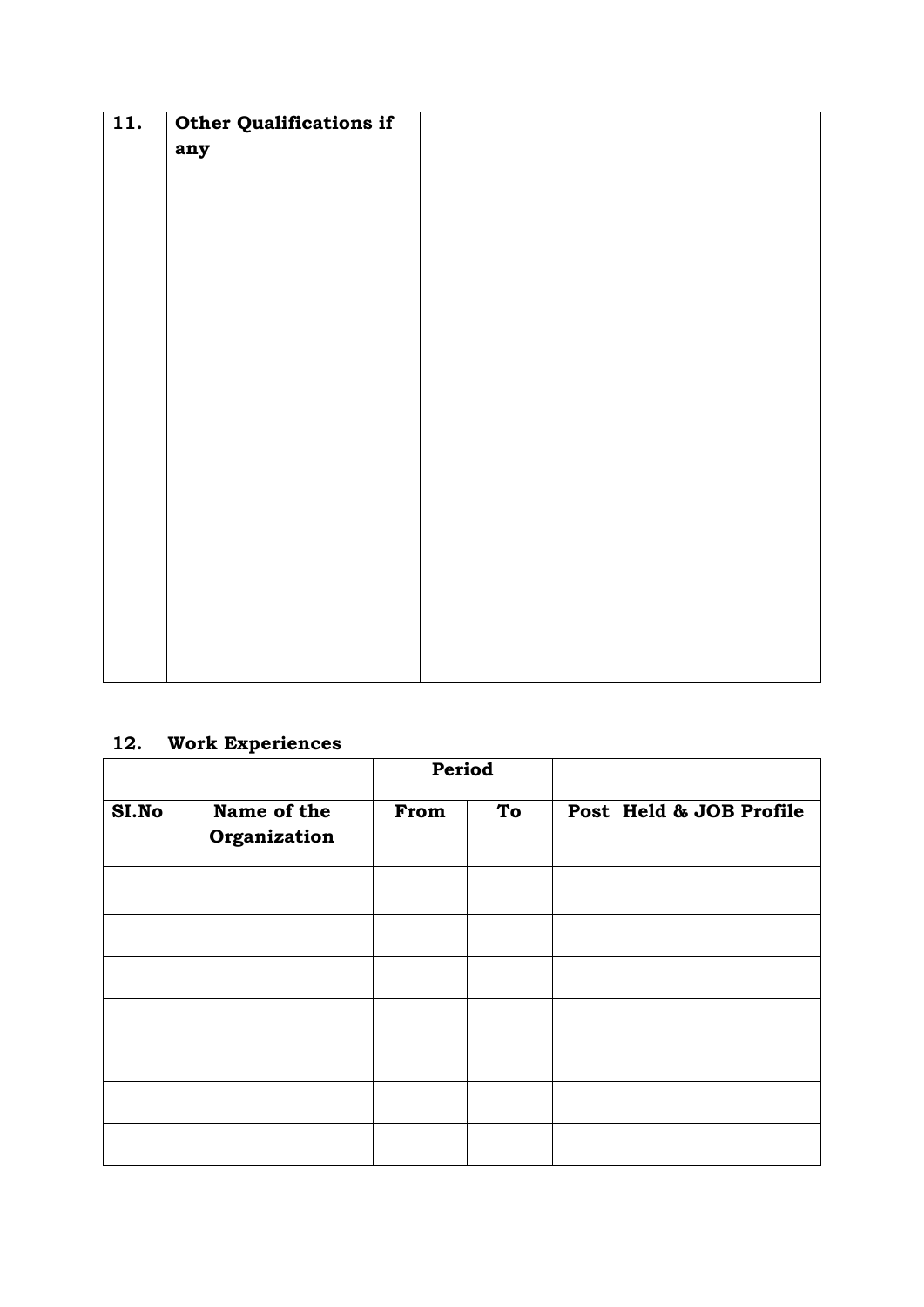#### **D E C L A R A T I O N**

I hereby declare that the information furnished above and all the statements made in this application are true and correct and complete to the best of my knowledge and belief. I further declare that I possess sound health.

STATION: **SIGNATURE OF THE APPLICANT** 

DATE: